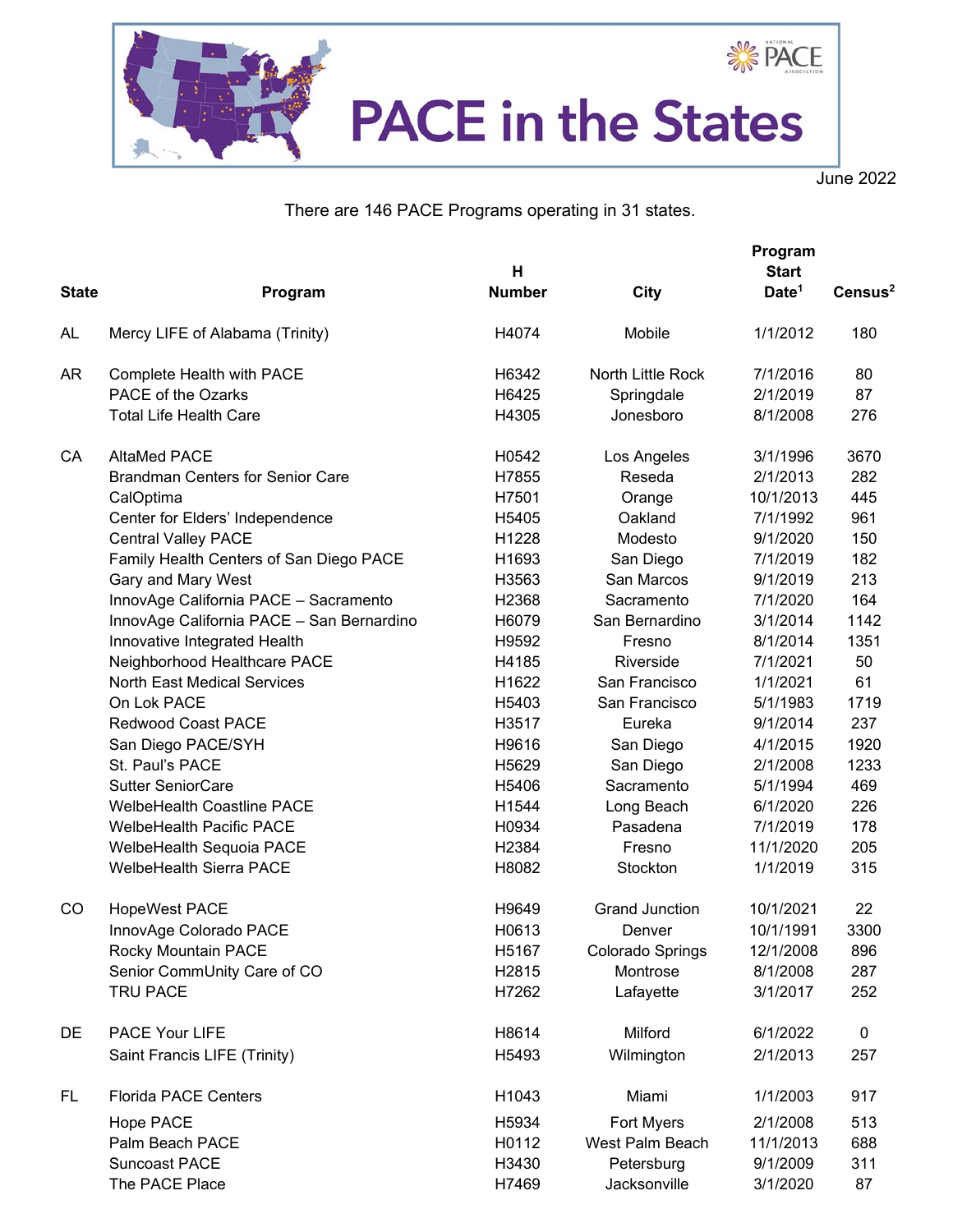| IA        | PACE lowa<br><b>Siouxland PACE</b>     | H0216<br>H8424 | <b>Council Bluffs</b><br>Sioux City | 1/1/2012<br>8/1/2008 | 382<br>223 |
|-----------|----------------------------------------|----------------|-------------------------------------|----------------------|------------|
| IN        | Franciscan Senior Health & Wellness    | H5124          | Indianapolis                        | 1/1/2015             | 243        |
|           | <b>PACE of Northeast Indiana</b>       | H0235          | Fort Wayne                          | 5/1/2021             | 20         |
|           | Reid Health PACE Center                | H3522          | Richmond                            | 11/1/2020            | 21         |
|           |                                        |                |                                     |                      |            |
|           | Saint Joseph PACE (Trinity)            | H9842          | Mishawaka                           | 9/1/2016             | 152        |
| <b>KS</b> | <b>Ascension Living HOPE</b>           | H1714          | Wichita                             | 9/1/2002             | 300        |
|           | <b>Bluestem PACE</b>                   | H9438          | Newton                              | 8/1/2016             | 100        |
|           | <b>Midland Care PACE</b>               | H5822          | Topeka                              | 1/1/2007             | 426        |
| LA        | <b>PACE Baton Rouge</b>                | H6231          | <b>Baton Rouge</b>                  | 7/1/2008             | 255        |
|           | <b>PACE Greater New Orleans</b>        | H1904          | <b>New Orleans</b>                  | 9/1/2007             | 148        |
| МA        | <b>CHA PACE</b>                        | H2221          | Cambridge                           | 4/1/1995             | 548        |
|           | <b>Element Care</b>                    | H2222          | Lynn                                | 4/1/1995             | 983        |
|           | <b>Harbor Health Services</b>          | H2218          | Dorchester                          | 2/1/1996             | 536        |
|           | Mercy LIFE MA (Trinity)                | H0809          | Holyoke                             | 3/1/2014             | 247        |
|           | Neighborhood PACE                      | H2223          | East Boston                         | 6/1/1990             | 750        |
|           | <b>Serenity Care</b>                   | H0477          | Springfield                         | 6/1/2014             | 487        |
|           | <b>Summit ElderCare</b>                | H2219          | Worcester                           | 11/1/1995            | 1189       |
|           | Upham's PACE                           | H2220          | <b>Boston</b>                       | 2/1/1996             | 258        |
| MD        | <b>Hopkins ElderPlus</b>               | H2109          | <b>Baltimore</b>                    | 1/1/1996             | 139        |
| MI        | Ascension Living PACE Michigan         | H8769          | Flint                               | 8/1/2015             | 207        |
|           | <b>Care Resources</b>                  | H5610          | <b>Grand Rapids</b>                 | 10/1/2006            | 274        |
|           | Community PACE at Home                 | H5085          | Newaygo                             | 7/1/2017             | 81         |
|           | <b>Great Lakes PACE</b>                | H9185          | Saginaw                             | 5/1/2015             | 161        |
|           | Huron Valley PACE                      | H4118          | Ypsilanti                           | 3/1/2014             | 253        |
|           | LifeCircles                            | H2936          | Muskegon                            | 2/1/2009             | 360        |
|           | PACE Central Michigan                  | H2882          | Mount Pleasant                      | 11/1/2018            | 139        |
|           | <b>PACE North</b>                      | H4256          | Traverse City                       | 10/1/2019            | 119        |
|           | PACE of Southwest Michigan             | H0390          | St. Joseph                          | 9/1/2012             | 224        |
|           | <b>PACE Southeast Michigan</b>         | H2318          | Detroit                             | 5/1/1995             | 1382       |
|           | <b>Senior Care Partners PACE</b>       | H1310          | <b>Battle Creek</b>                 | 4/1/2009             | 541        |
|           | Senior CommUnity Care of Michigan      | H6787          | Lansing                             | 4/1/2015             | 161        |
|           | <b>Sunrise PACE</b>                    | H9052          | <b>Fort Gratiot</b>                 | 11/1/2021            | 15         |
|           | Thome PACE                             | H2835          | Jackson                             | 3/1/2016             | 193        |
| MO        | <b>New Horizons PACE</b>               | H7831          | St. Louis                           | 5/1/2022             | 0          |
| <b>NC</b> | <b>CarePartners PACE</b>               | H6846          | Asheville                           | 3/1/2015             | 192        |
|           | Carolina Senior Care                   | H1357          | Lexington                           | 10/1/2012            | 163        |
|           | <b>Elderhaus PACE</b>                  | H3942          | Wilmington                          | 2/1/2008             | 108        |
|           | LIFE St. Joseph of the Pines (Trinity) | H1500          | Fayetteville                        | 1/1/2011             | 230        |
|           | PACE of the Southern Piedmont          | H4714          | Charlotte                           | 7/1/2013             | 177        |
|           | PACE of the Triad                      | H6059          | Greensboro                          | 7/1/2011             | 227        |
|           | PACE@Home                              | H4326          | Newton                              | 1/1/2012             | 124        |
|           | <b>Piedmont Health SeniorCare</b>      | H9266          | Carrboro                            | 11/1/2008            | 306        |
|           | Randolph Health StayWell Senior Care   | H1533          | Asheboro                            | 12/1/2014            | 71         |
|           | Senior CommUnity Care of NC            | H0839          | Durham                              | 7/1/2013             | 157        |
|           | Senior Total Life Care                 | H4235          | Gastonia                            | 1/1/2014             | 219        |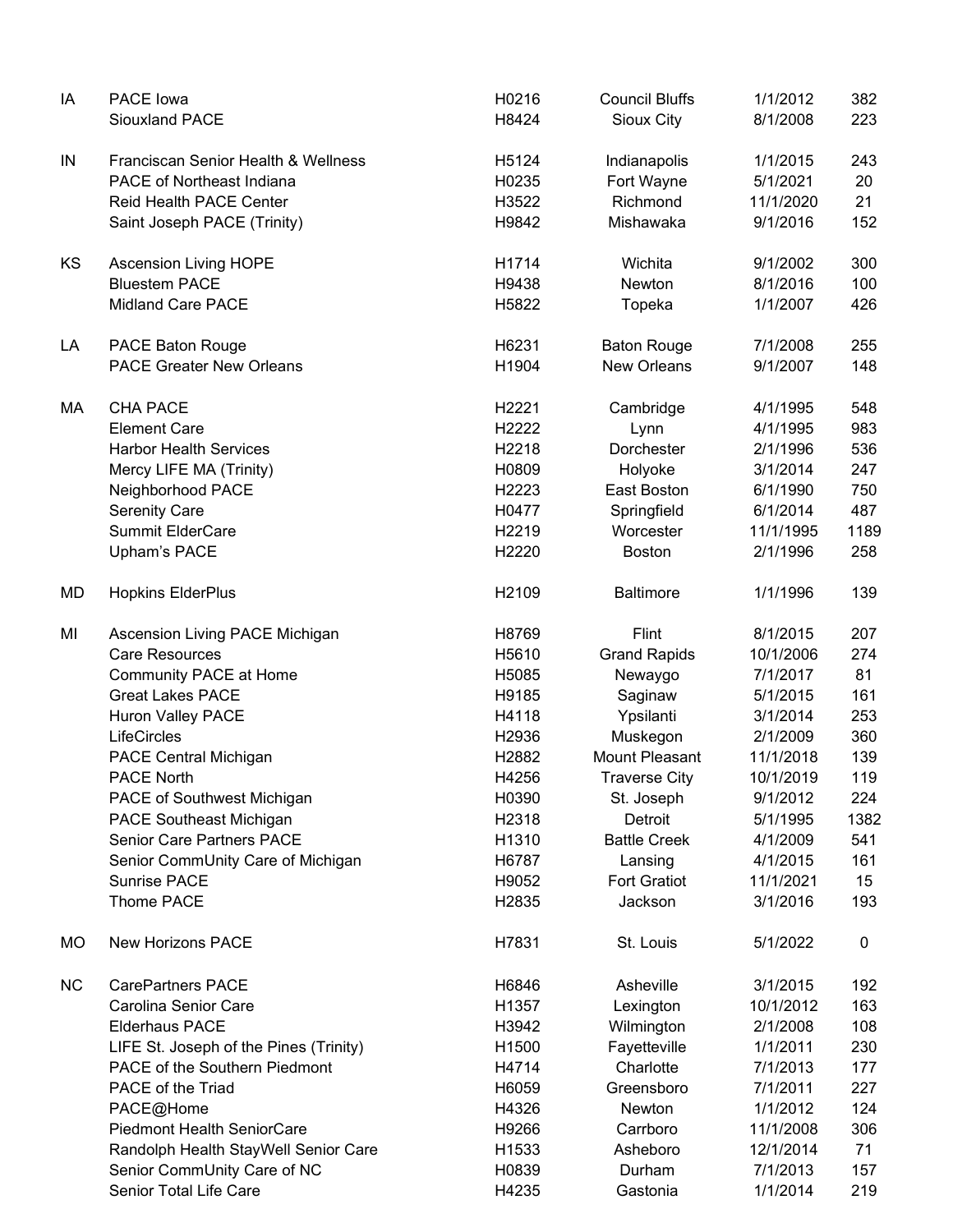| <b>ND</b> | Northland PACE                           | H7195             | <b>Bismarck</b>          | 8/1/2008  | 183  |
|-----------|------------------------------------------|-------------------|--------------------------|-----------|------|
| <b>NE</b> | PACE Nebraska                            | H7003             | Omaha                    | 5/1/2013  | 208  |
| <b>NJ</b> | <b>AtlantiCare LIFE Connection</b>       | H7619             | <b>Atlantic City</b>     | 11/1/2017 | 124  |
|           | Beacon of LIFE                           | H9323             | Oceanport                | 10/1/2015 | 195  |
|           | Inspira Health Network LIFE              | H6887             | Vineland                 | 8/1/2011  | 266  |
|           | LIFE St. Francis (Trinity)               | H1234             | Trenton                  | 4/1/2009  | 271  |
|           | Lutheran Senior Life at Jersey City      | H6371             | Jersey City              | 7/1/2010  | 127  |
|           | Trinity Health LIFE New Jersey (Trinity) | H3493             | Camden                   | 5/1/2009  | 181  |
| NM        | InnovAge New Mexico PACE                 | H5213             | Albuquerque              | 2/1/1998  | 504  |
| <b>NY</b> | <b>ArchCare Senior Life</b>              | H4393             | New York                 | 11/1/2009 | 671  |
|           | Catholic Health LIFE                     | H1518             | <b>Buffalo</b>           | 11/1/2009 | 243  |
|           | CenterLight Healthcare                   | H3329             | <b>Bronx</b>             | 2/1/1992  | 3027 |
|           | Complete SeniorCare                      | H8777             | Niagara Falls            | 9/1/2011  | 111  |
|           | Eddy SeniorCare (Trinity)                | H3322             | Schenectady              | 10/1/1996 | 318  |
|           | ElderONE                                 | H3331             | Rochester                | 5/1/1992  | 720  |
|           | Fallon Health Weinberg                   | H6596             | Amherst                  | 3/1/2016  | 133  |
|           | PACE CNY                                 | H3321             | North Syracuse           | 12/1/1997 | 501  |
|           | Total Senior Care, Inc.                  | H8800             | Olean                    | 2/1/2009  | 140  |
| OH        | McGregor PACE                            | H3613             | <b>Cleveland Heights</b> | 11/1/1997 | 608  |
| OK        | <b>Cherokee Elder Care</b>               | H4142             | Tahlequah                | 8/1/2008  | 208  |
|           | <b>LIFE PACE</b>                         | H6941             | Tulsa                    | 1/1/2015  | 223  |
|           | Valir PACE                               | H7114             | Oklahoma City            | 1/1/2015  | 275  |
| 0R        | <b>AllCare PACE</b>                      | H0247             | <b>Grants Pass</b>       | 3/1/2021  | 38   |
|           | Providence ElderPlace PACE Oregon        | H3809             | Portland                 | 6/1/1990  | 1675 |
| PA        | <b>Albright LIFE</b>                     | H9068             | Williamsport             | 1/1/2012  | 185  |
|           | <b>Community LIFE</b>                    | H3917             | Pittsburgh               | 3/1/2000  | 744  |
|           | InnovAge Pennsylvania LIFE               | H9830             | Philadelphia             | 4/1/2007  | 729  |
|           | <b>LIFE Armstrong County</b>             | H6188             | Kittanning               | 4/1/2015  | 88   |
|           | <b>LIFE Beaver County</b>                | H7660             | Aliquippa                | 3/1/2013  | 465  |
|           | <b>LIFE Butler County</b>                | H3060             | <b>Butler</b>            | 9/1/2008  | 179  |
|           | <b>LIFE Geisinger</b>                    | H2064             | Danville                 | 1/1/2006  | 359  |
|           | <b>LIFE NWPA</b>                         | H4999             | Erie                     | 11/1/2013 | 505  |
|           | <b>LIFE Pittsburgh</b>                   | H3918             | Pittsburgh               | 2/1/1999  | 558  |
|           | LIFE St. Mary (Trinity)                  | H6551             | Langhorne                | 3/1/2010  | 250  |
|           | Mercy LIFE - West Philadelphia (Trinity) | H3908             | Philadelphia             | 10/1/1998 | 394  |
|           | Mercy LIFE PA (Trinity)                  | H3919             | Philadelphia             | 10/1/1998 | 825  |
|           | SeniorLIFE Ebensburg                     | H5902             | Ebensburg                | 5/1/2011  | 471  |
|           | SeniorLIFE Greensburg                    | H <sub>2937</sub> | Greensburg               | 2/1/2013  | 224  |
|           | SeniorLIFE Johnstown                     | H3925             | Johnstown                | 1/1/2006  | 224  |
|           | SeniorLIFE Lehigh Valley                 | H5978             | Bethlehem                | 2/1/2009  | 447  |
|           | SeniorLIFE Washington                    | H2992             | Washington               | 12/1/2009 | 656  |
|           | SeniorLIFE York                          | H0819             | York                     | 4/1/2010  | 268  |
|           | SpiriTrust Lutheran LIFE                 | H2537             | Chambersburg             | 11/1/2008 | 84   |
| RI        | PACE Organization of Rhode Island        | H4105             | Providence               | 12/1/2005 | 369  |